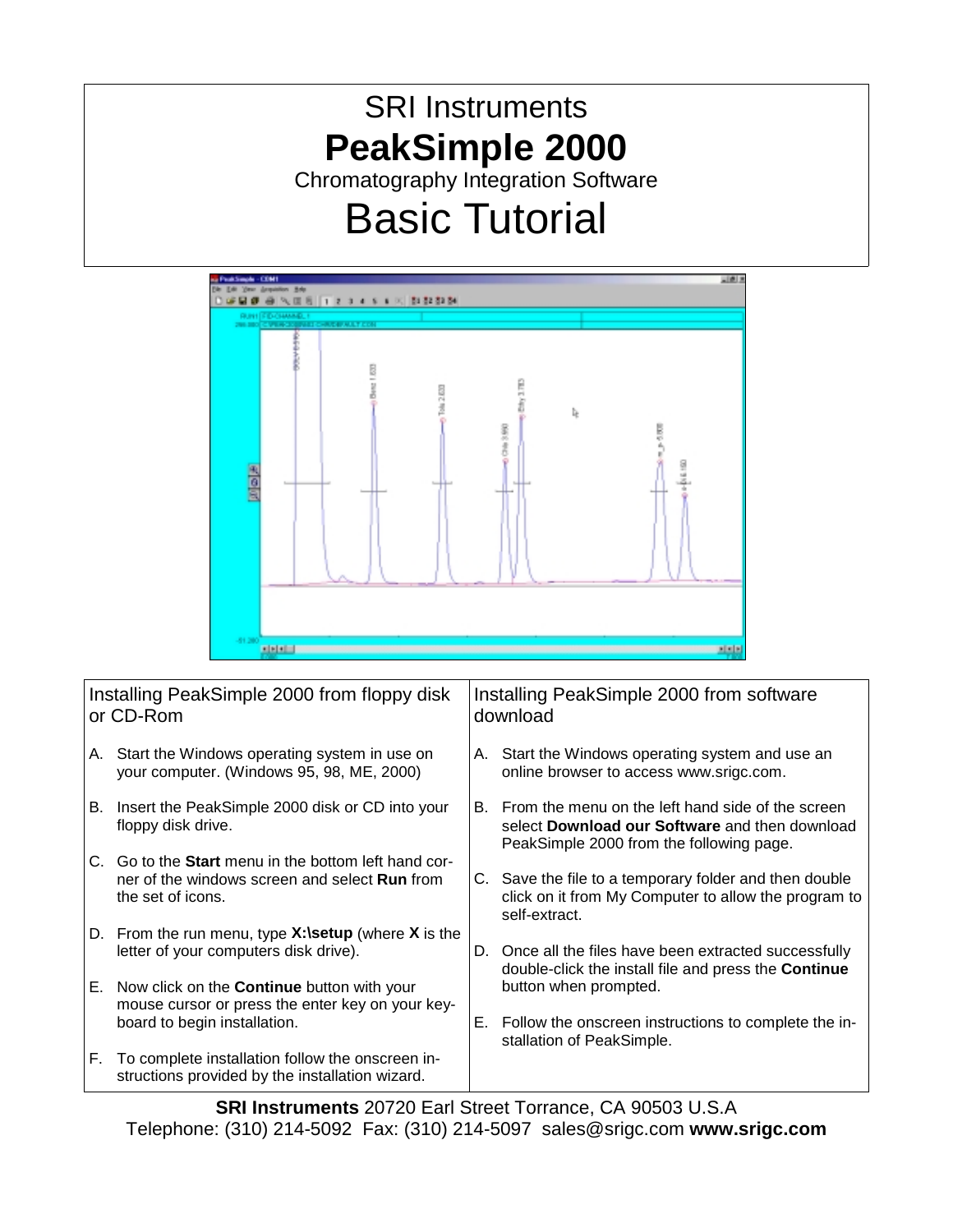#### **Launching PeakSimple 2000**

- 1. Click on the windows **Start** button in the bottom left-hand corner of the screen. Select **Programs** and then **PeakSimple** from the list of program groups on the screen and then click on **PeakSimple.**
- 2. This will launch PeakSimple and initialize the data acquisition system.
- 3. If PeakSimple comes up with an error message stating "Acquisition system is not functioning" with a countdown timer, it is indicating that there is a communication problem between the computer and the data system or that the data system and the hardware is not connected. Click **OK** to continue working with PeakSimple.
- 4. Most of the commands and options in Peak-Simple are equipped with tool tips that will automatically pop up to display useful information when the mouse cursor is held over a command. To turn off the tool tips deselect the tool tips option in the Help menu.

#### **Opening a PeakSimple Data File**

- 1. To open a PeakSimple data file or chromatogram, begin by selecting **File** in the Peak-Simple menu bar and then choose **Open…** from the set of options.
- 2. The Load Chromatogram File window is now open. The PeakSimple software includes a number of sample chromatogram data files that can be opened, displayed, and manipulated. One file, 602.CHR, will be used throughout the rest of the tutorial. Select file **602.CHR** from the PeakSimple directory, choose **Channel 1** as a destination channel, and then select **Open** to load the file.



| <b>PeakNT</b>                         |  |  |  |  |  |
|---------------------------------------|--|--|--|--|--|
| Acquisition system is not functioning |  |  |  |  |  |
|                                       |  |  |  |  |  |
|                                       |  |  |  |  |  |

ials this button to jurisp to the integration parameters obseen. This is sometimes soeltal rifries reviewing<br>suits claim. The example, if the area reject caused some peaks to be skipped, you can jurisp right to th

| ÷<br><b>BEI-FRANKS BRBB</b>                                                                                                                                                                                                       | . . |
|-----------------------------------------------------------------------------------------------------------------------------------------------------------------------------------------------------------------------------------|-----|
| P<br>--<br><b>LIGHTS</b><br>and the tree.<br>--<br>u<br><b>B</b>                                                                                                                                                                  |     |
| 4444                                                                                                                                                                                                                              |     |
|                                                                                                                                                                                                                                   |     |
| <b>Load chronologram film</b><br>国区<br>Laok jv: 3 PEAK2000<br>$- + 0 + \nabla$<br>602 OHR<br>ALCHB<br>FID BOZ CHR                                                                                                                 |     |
| 阪<br>File game:<br>Down<br>Binay Red: DHR)<br>Cancell<br>Files of bow:<br>$\blacksquare$<br><b>Diservel</b><br>61<br>$C_6$<br>C <sub>2</sub><br><b>CD</b><br><b>CB</b><br>r<br>ı,<br>(rolude component & calibration information) |     |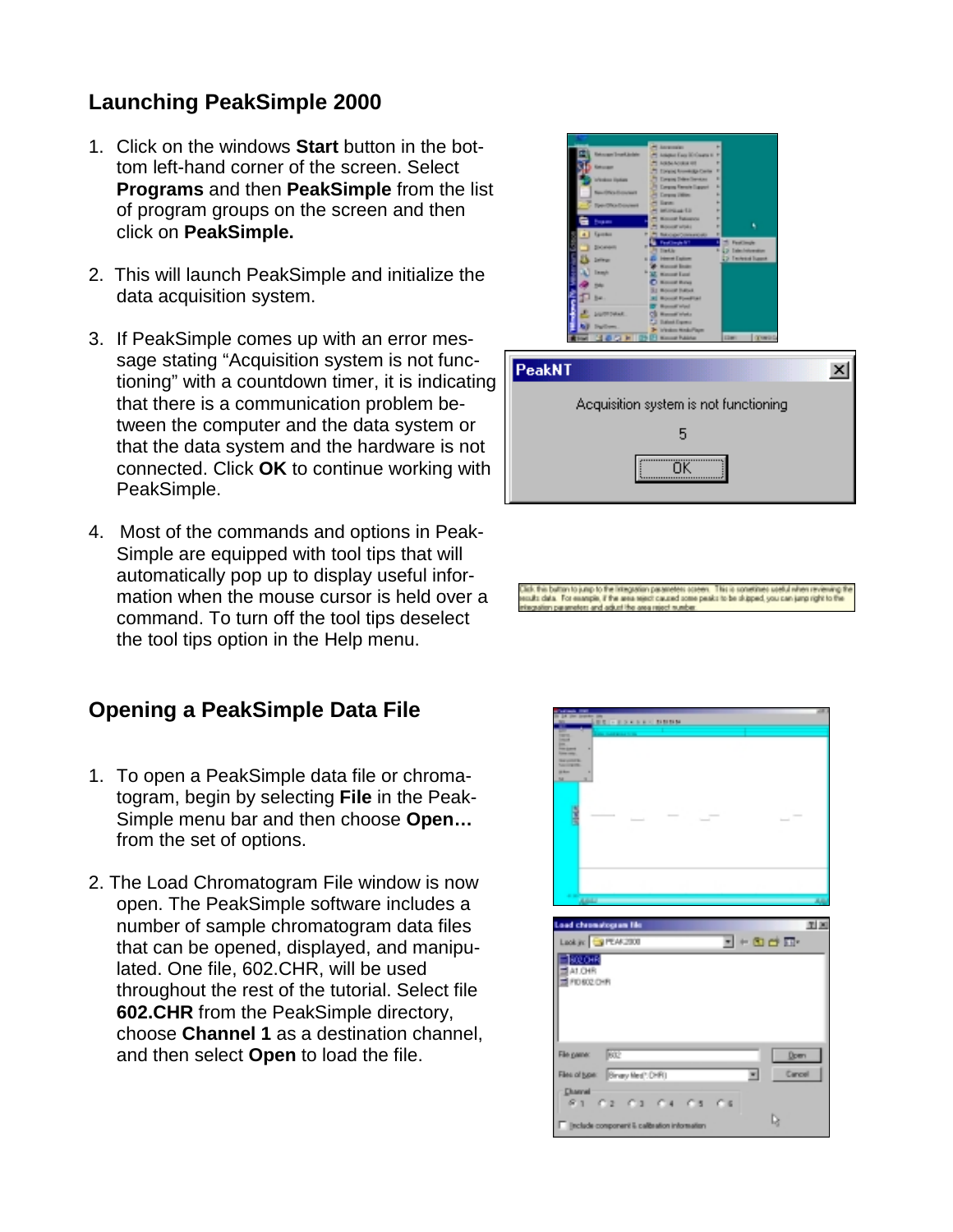## **Adjusting Display Limits**

- 1. To adjust the display limits of a chromatogram click on either the **+** magnifying glass icon or the **-** magnifying glass icon to the left of the chromatogram. This will increase or decrease the limits by a factor of two each time you click on the icons.
- 2. After opening chromatogram 602.CHR, practice making the display limits smaller but the peaks larger by clicking the **+** magnifying glass icon.
- 3. Practice making the display limits larger but the peaks smaller by clicking on the **-** magnifying glass icon.



## **Zooming**

- 1. To zoom in on a specific part of a PeakSimple chromatogram, click and hold the left mouse button and drag it over the desired area.
- 2. After opening chromatogram 602.CHR hold the left mouse button and drag it over the base of the toluene peak. Let go of the mouse button and there will be a larger view of the area that was selected.
- 3. To return to the original display limits of the chromatogram and unzoom the area selected press **F6** or select the unzoom icon located in the PeakSimple toolbar at the top of the screen.



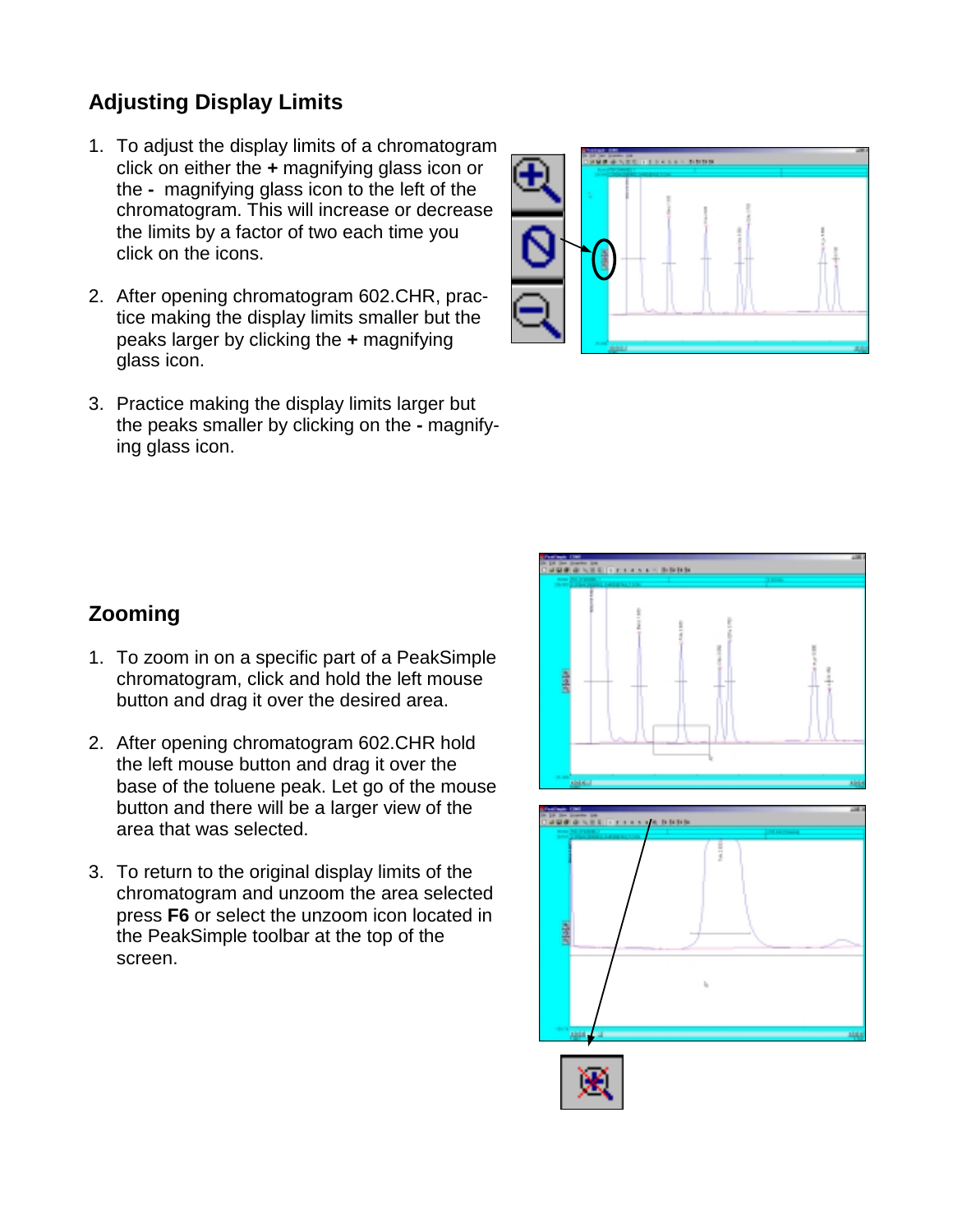#### **Dragging Retention Windows**

- 1. To drag a retention window bar place the mouse cursor on the bar until a double sided arrow pops up. Click on the left mouse button and hold and then drag the retention window bar to its desired place.
- 2. After opening the chromatogram 602.CHR zoom in on the benzene peak and the smaller peak to its left. Locate the benzene retention window bar and drag it over to the smaller unnamed peak to the left of the benzene. Because this is a small peak it is not immediately recognized.
- 3. Right click on the chromatogram over the unnamed peak and select **Integration** from the resulting menu.
- 4. From the integration window locate the **Area Reject** dialogue box, erase the 100.0 in the box, and add the number **10.0** to the dialogue box. Click **OK** and the integration window will exit.
- 5. Press the **Enter** or **Return** key on your keyboard and the smaller peak will now be recognized as Benzene.

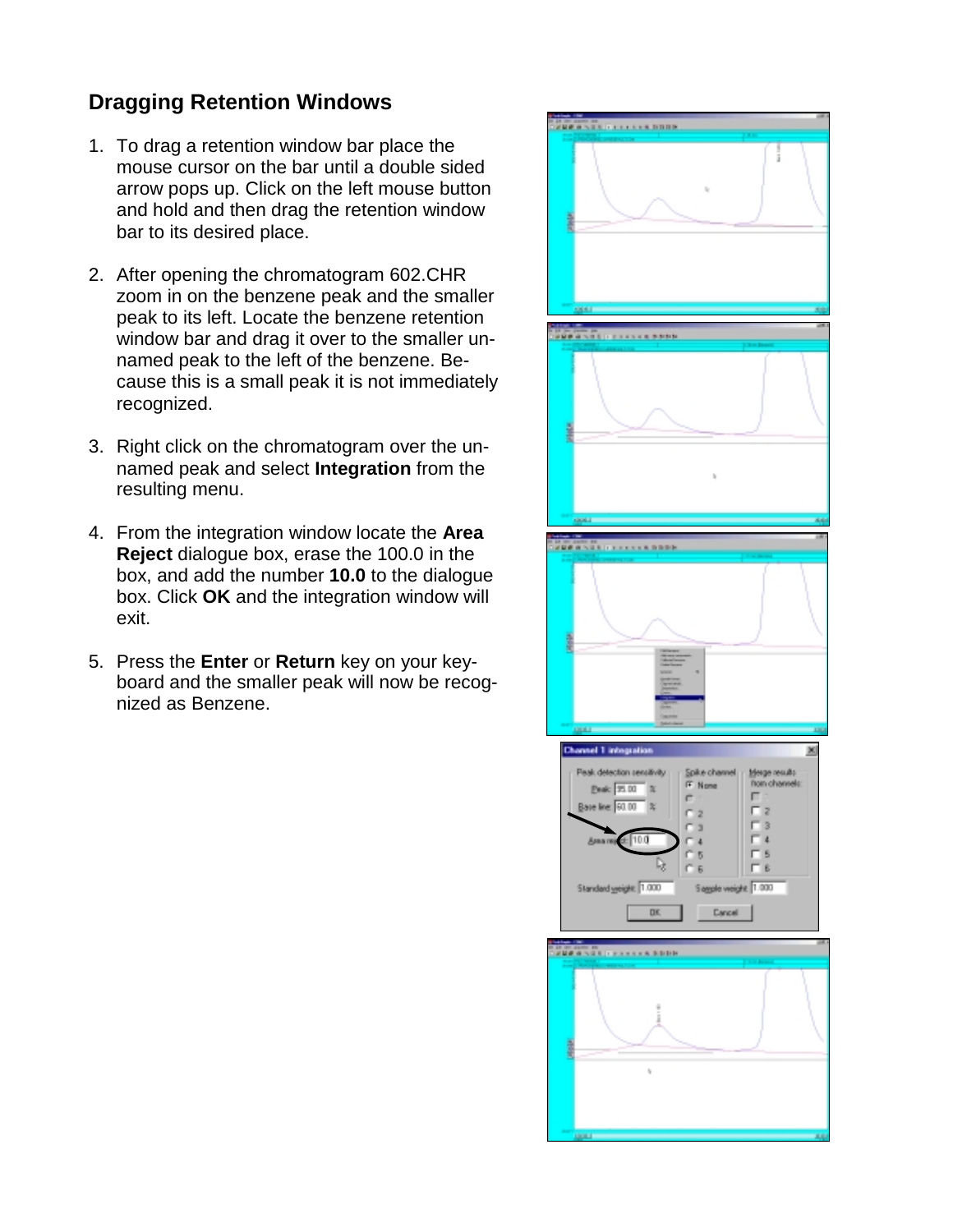#### **Manual Integration**

- 1. To manually adjust the integration baseline and peak separation in a chromatogram use the manual integration toolbar provided by PeakSimple. To open up the manual integration toolbar select **Edit** in the PeakSimple menu bar and then click on the **Manual Integration** option. The manual integration toolbar will now appear to the left of the chromatograph.
- 2. The manual integration toolbar contains nine types of manual integration options. Four of the most commonly used options are **None** integration, **Drop** integration, **Based** integration, and **Rubber Band** integration.
- 3. To make a baseline ignore a peak use the None integration tool. After opening chromatogram 602.CHR and the manual integration toolbar, zoom in on the baseline of the solvent peak and the smaller unrecognized peak immediately to its right. Click on the **None** integration tool in the manual integration toolbar with the mouse cursor and then click on the valley between the two peaks where they meet the baseline. The area of the small peak is now added to the solvent peak.
- 4. To undo the changes made to a chromatogram at any time simply click on the **Undo** integration tool in the manual integration toolbar. After selecting this tool all integration changes made to the chromatogram will be undone.
- 5. Click on the **Undo** tool with your mouse cursor and select the **Drop** integration tool to enable the dropping of the baseline below the between the two peaks. After selecting the Drop tool click where the valley of the peaks meet the baseline with the cursor. The baseline should now be dropped below the base of the peaks and a line should extend from it to the baseline.



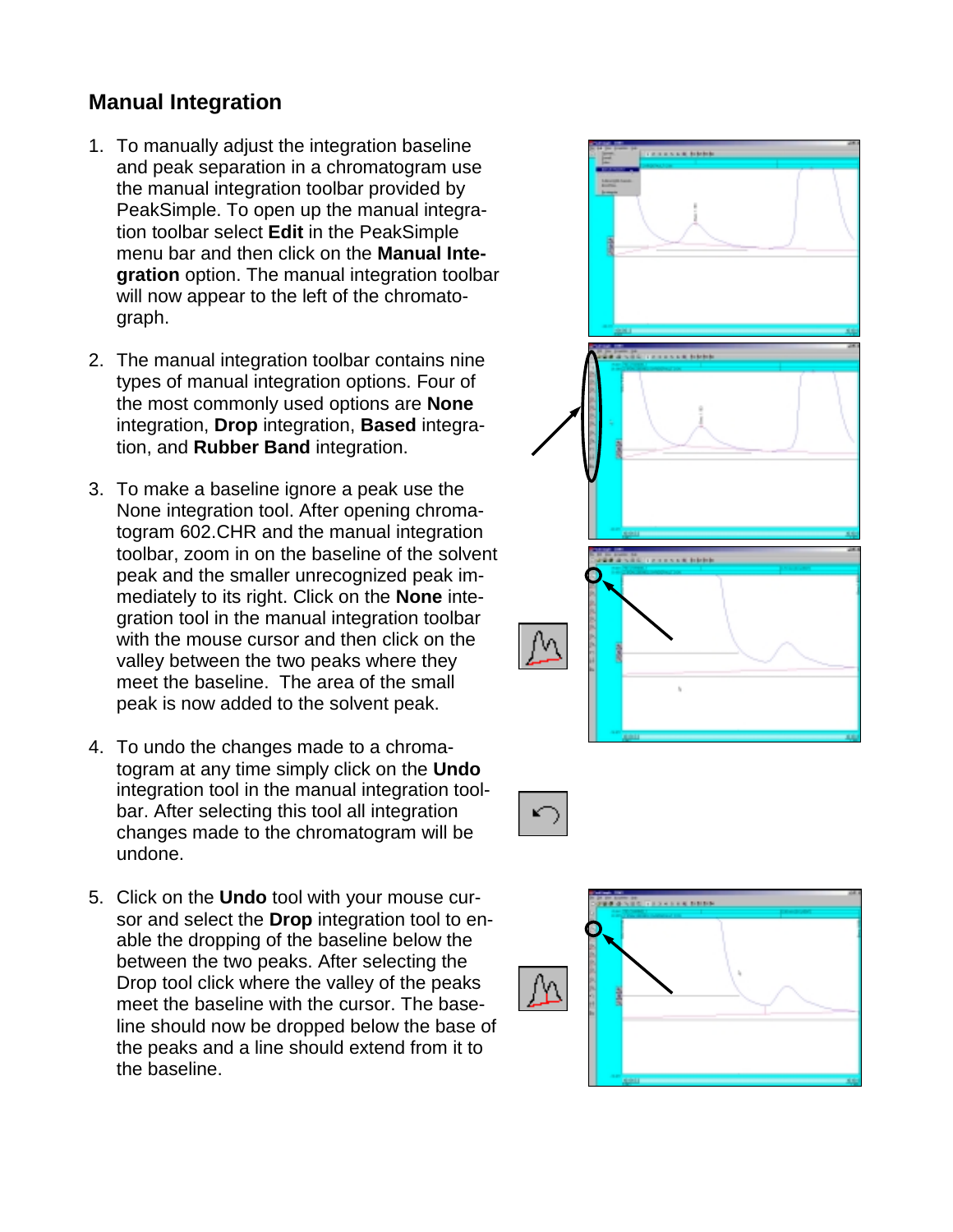- 6. After the manual integration between the two peaks is dropped use the **Based** integration tool to raise the baseline to the valley between the peaks. Once the Based integration tool is selected, click on the valley between the solvent peak and the smaller peak to its right with the mouse cursor. The baseline will now extend up to meet the valley of the two peaks.
- 7. Once again click on the **Undo** tool in the manual integration toolbar to remove all changes done to the chromatogram. Select the **Rubber Band** integration tool to manually draw a baseline. Once the Rubber Band tool is selected take the mouse cursor and click on a part of the baseline. While holding down the left mouse button extend the line to another part of the baseline further to the right of the starting point and let go of the mouse button. The base line will now be drawn according to the line that was drawn using the Rubber Band integration tool.

#### **Calibration**

- 1. To turn the raw area of a peak into a realworld number the peak first needs to be calibrated. To calibrate the Toluene peak in chromatogram 602.CHR, open up the file and then right click using the mouse on the Toluene peak. After right clicking on Toluene select **Calibrate Toluene** from the resulting menu.
- 2. From the Recalibration level window click on the third level radio button **3 (100.000)** and then select **OK** with your mouse cursor.







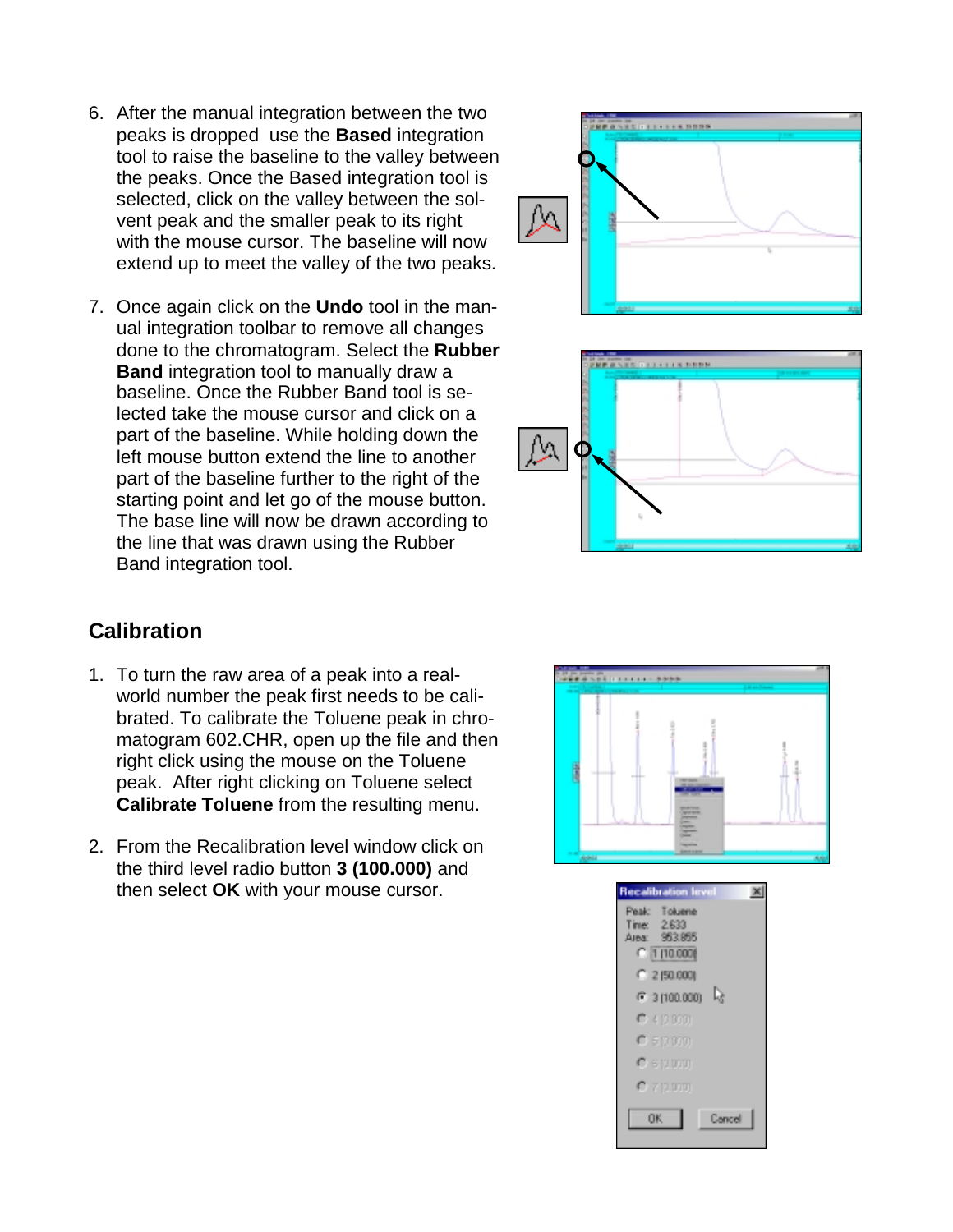- 3. After selecting OK from the Recalibration level menu the Calibration menu for Toluene will pop up. Check to make sure the flashing asterisk on the calibration curve is on level 3 and then click on the **Accept New** button to the right of the window.
- 4. Once the new data is accepted, click on the **Method** button immediately below the Accept New button. The Recalibration type window will now open allowing the user to select a method of calibration. By default the calibration type is set at Multiple Line Segments. Select the **Quadratic (Ax2+Bx+C)** radio button and then click on **OK** with the mouse cursor.
- 5. After changing the method of calibration click on **Statistics** in the upper right hand corner of the Calibration level window. The Calibration statistics window will pop up revealing the statistics for the calibration of Toluene. Click **OK** with the mouse cursor to close the Calibration statistics window and then select **Close** from the Calibration window to finish calibrating Toluene.

#### **Overlay**

- 1. To compare two or more chromatograms overlay them using PeakSimple. To overlay two chromatograms first open chromatogram 602.CHR and then click on the **2** button in the PeakSimple toolbar. A second chromatogram channel is now open in the PeakSimple window.
- 2. Once the second channel is open select **File** from the PeakSimple menu bar and then click on **Open**. The Load chromatogram file window will open up displaying a list of files to load. Select chromatogram **FID602.CHR** to load and then select the **2** channel radio button to load the chromatogram in the second channel.





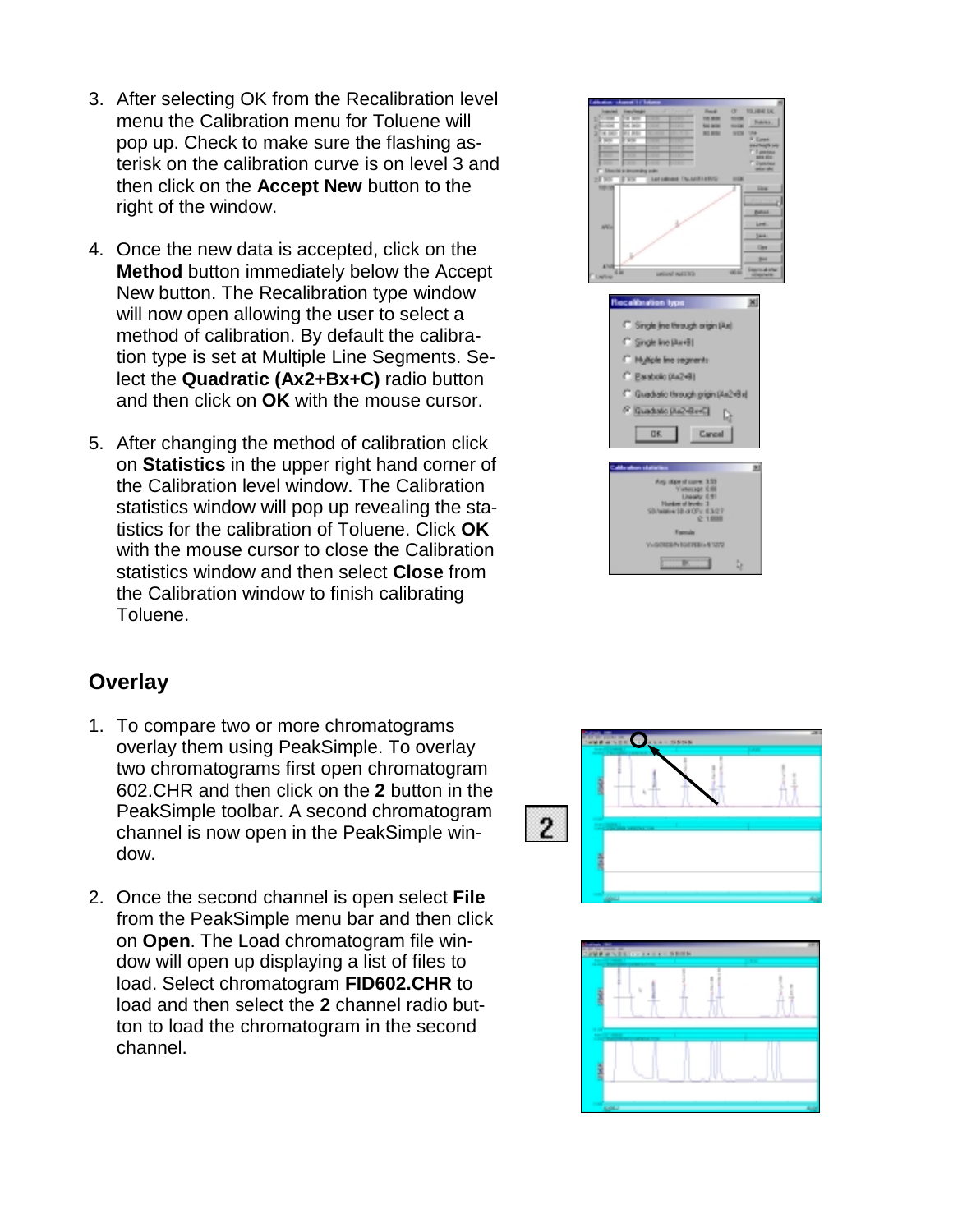- 3. Once FID602.CHR is open in the second channel right click using the mouse on the chromatogram in the first channel and select **Channel Details** from the list of options.
- 4. After the Channel 1 details window appears on the screen locate the **Overlay data in channel** check box and select it. Look to the dialogue box to the right of the Overlay data in channel check box and insert the number **2** in place of the 1. Click on **OK** with the mouse cursor to exit the Channel 1 details window.
- 5. The chromatogram FID602.CHR is now in place overlaid on top of chromatogram 602.CHR in channel 1. Chromatogram 602.CHR is in blue while FID602.CHR is in red.



#### **Printing a Chromatogram**

- 1. To print a chromatogram first open chromatogram 602.CHR. Once the chromatogram is open select **File** from the PeakSimple menu bar and then select **Print** from the drop-down menu.
- 2. The Print window will open and will allow the user to customize the printing of a chromatogram. Click on the **Format** button for the Print header to open up the Header format window. Add or delete any information in the window by clicking on the fields and inserting the desired information. Click on the **OK** button when all the desired information is inputted to close the window.



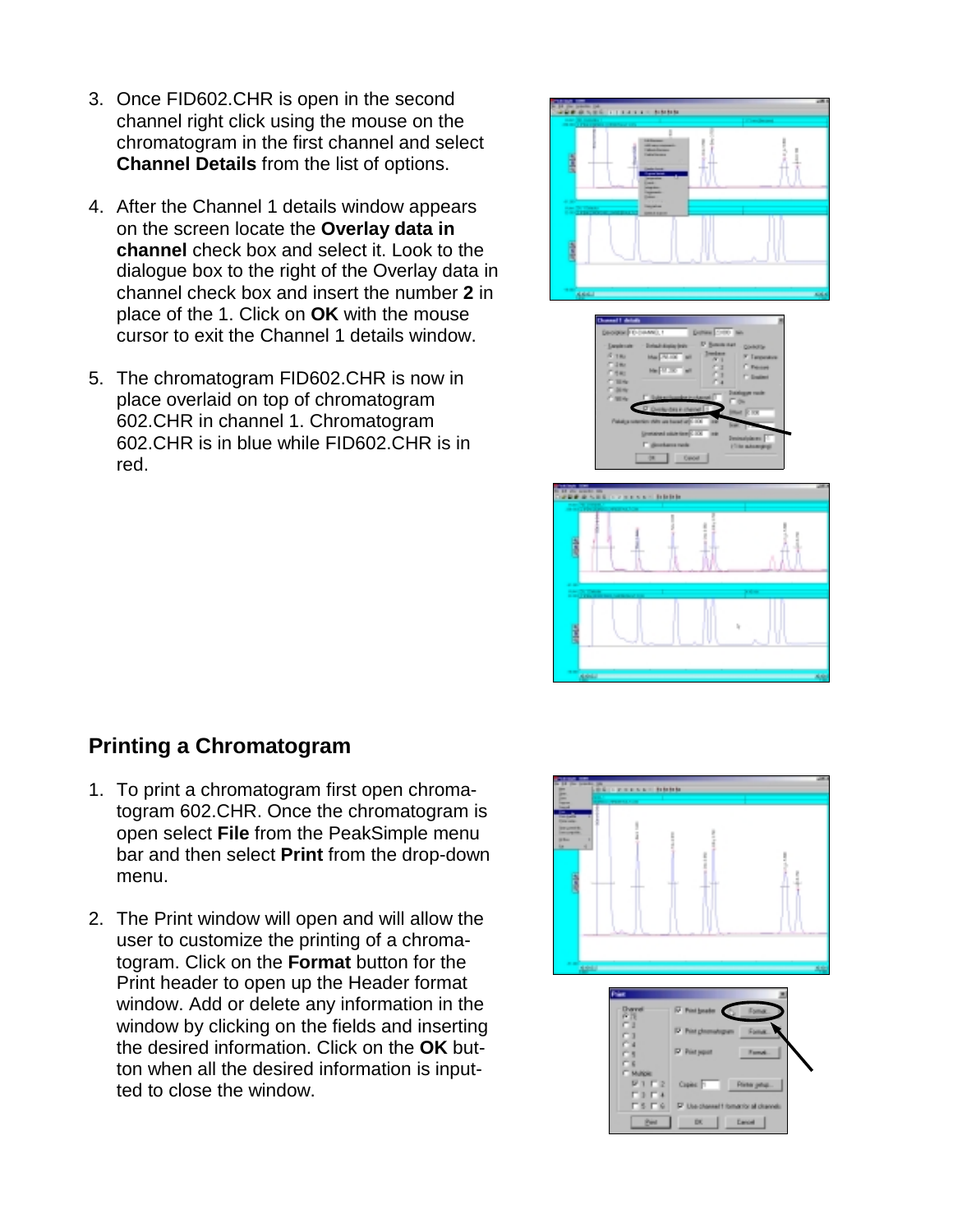- 3. In the Print window click on the **Format** button for Print chromatogram to open up the Chromatogram format window. Locate the **Chart speed** dialogue box and insert the number of inches each minute on the chromatogram will take up when printed (for a nine minute run try **0.50** inches per minute). After the Chart speed is entered click on **OK** to exit the window.
- 4. In the Print window locate the Print report check box and click on the **Format** button to its right.
- 5. Once the Report format window is open click on **External** in the Available dialogue menu (on the left) and then click with the mouse cursor on the right facing arrow button to add External to the Selected dialogue box (on the right). After External is added to the Selected dialogue box click on **Units** with the mouse cursor and click on the right facing arrow button to add Units to the Selected dialogue box. Click on **OK** with the mouse cursor to exit out of the Report format window.
- 6. Select **Print** in the Print window to print the chromatogram or click on **OK** in the Print window to exit the window.

#### **Exporting to Excel**

- 1. In the PeakSimple toolbar click on the **Results** window button to open up the Results window. Once the Results window is open click on the **Copy** button to copy the results data to the Windows clipboard.
- 2. Make sure Microsoft Excel is loaded on the computer. If Excel is not loaded you can copy results data and chromatograms to Microsoft Word or PowerPoint. Open up Microsoft Excel by clicking with the mouse cursor on the **Start**  button in the bottom left of the Windows screen and then **Programs** and then **Microsoft Excel** in the Windows Program menu.